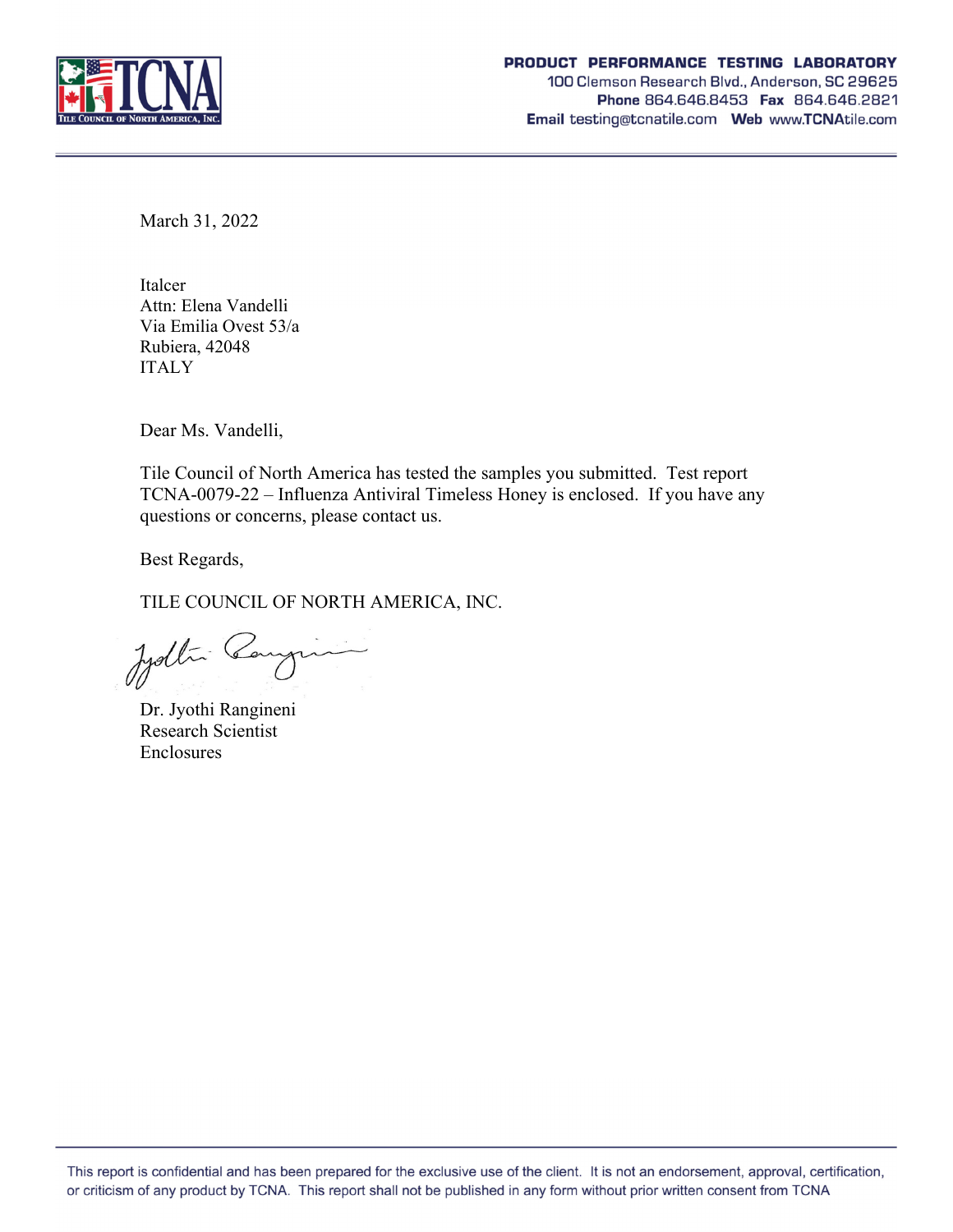

| <b>TCNA TEST REPORT NUMBER:</b> | <b>TCNA-0079-22</b>                                                                        | <b>PAGE: 1 OF 3</b> |
|---------------------------------|--------------------------------------------------------------------------------------------|---------------------|
| <b>TEST REQUESTED BY:</b>       | Italcer<br>Attn: Elena Vandelli<br>Via Emilia Ovest 53/a<br>Rubiera, 42048<br><b>ITALY</b> |                     |
| <b>TEST SUBJECT MATERIAL:</b>   | Identified by client as: "TIMELESS HONEY"                                                  |                     |
| <b>TEST DATE:</b>               | 2/1/2022 - 3/24/2022                                                                       |                     |

# **TEST PROCEDURE:**

*ISO 18061:2014(E): Fine Ceramics (Advanced Ceramics, Advanced Technical Ceramics) — Determination of antiviral activity of semiconducting photocatalytic materials.*  Test method was modified to test with Influenza A virus (H3N2).

# **TEST CONDITIONS:**

Test sample size: 50 mm x 50 mm Test viruses and cell lines: Virus Cell line Influenza A virus (H3N2) ATCC VR-1679 MDCK ATCC CCL-34

| Volume of test suspension applied on      |                                    |
|-------------------------------------------|------------------------------------|
| test sample:                              | $0.15$ mL                          |
| Infectivity titer of virus:               | $10^6$ TCID50/mL                   |
| <b>Exposure conditions:</b>               | UV irradiation and Dark conditions |
| Exposure time:                            | 4 hours                            |
| Environmental conditions for UV exposure: | Temperature at $25^{\circ}C \pm 1$ |
|                                           | $RH \geq 90\%$                     |
| UV exposure intensity:                    | $0.25$ mW/cm <sup>2</sup>          |
| UV lamp:                                  | Interlight F40 T10/BLB 130V 40W    |
| UV light radiometer:                      | Mannix UV340                       |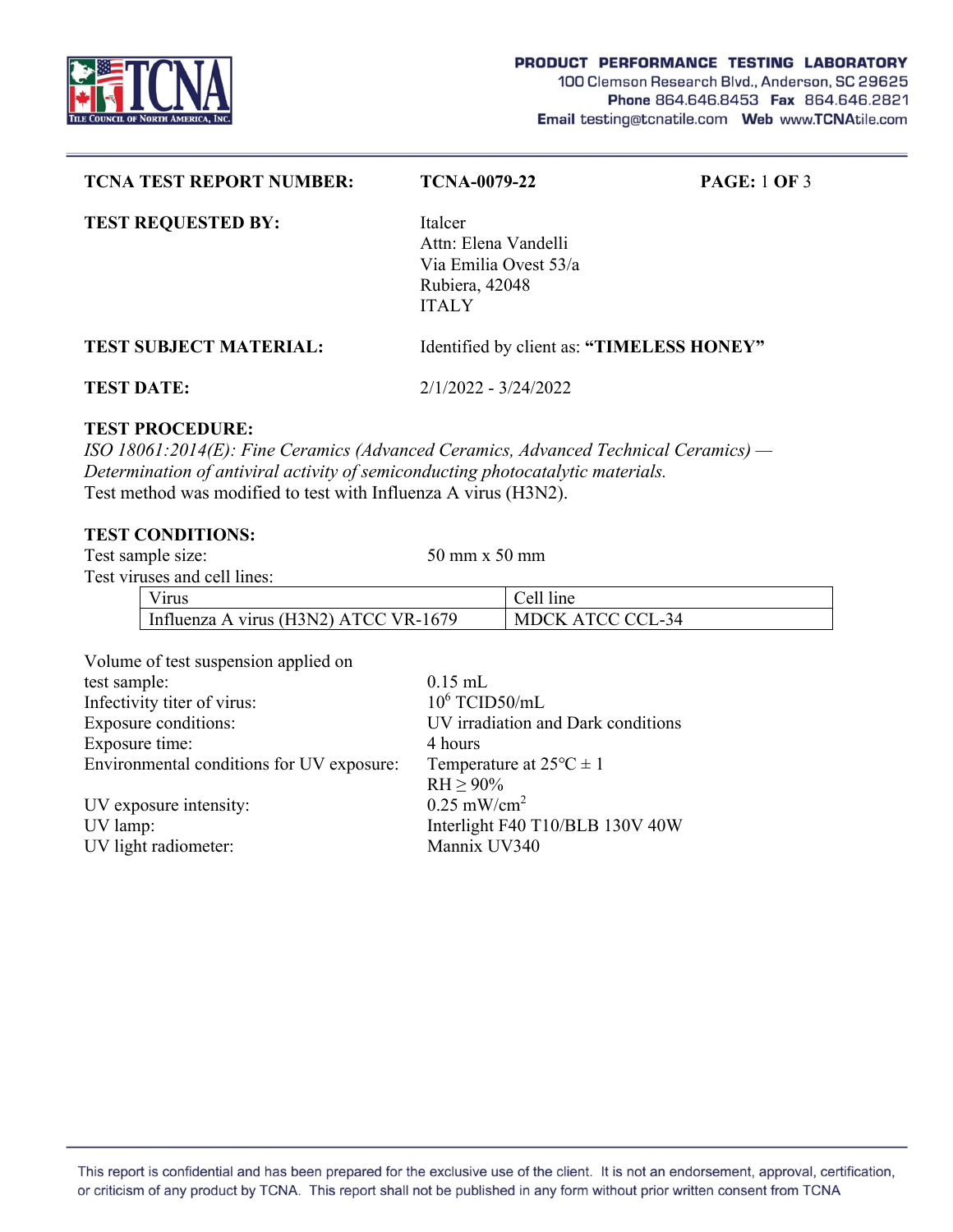

### **TCNA TEST REPORT NUMBER:** TCNA-0079-22 **PAGE: 2 OF 3**

**Test Results:** Results of UV irradiation test performed on **"TIMELESS HONEY"** 

| ISO 18061 using Influenza A virus (H3N2) on TIMELESS HONEY                                                          |                   |                                                                                                  |         |                                                                   |                                     |
|---------------------------------------------------------------------------------------------------------------------|-------------------|--------------------------------------------------------------------------------------------------|---------|-------------------------------------------------------------------|-------------------------------------|
| Sample                                                                                                              | Infectivity Titer | Exposure<br>Conditions                                                                           |         | Exposure Time   Reduction under<br>UV exposure on<br>non-treated* | Reduction under UV<br>exposure on * |
| <b>"TIMELESS"</b><br><b>HONEY"</b>                                                                                  | $10^6$ TCID50/mL  | $\begin{array}{ c c c c }\n\hline\n\text{UV Irradiation at} & 0.25 \text{ mW/cm}^2\n\end{array}$ | 4 hours | No reduction                                                      | 99.9%                               |
| * Reduction calculated as percentage per the initial infectivity titer inoculated on the surface of the tile sample |                   |                                                                                                  |         |                                                                   |                                     |

**Test Results:** Results of Dark condition test performed on **"TIMELESS HONEY"** 

|                                                                                                                     | ISO 18061 using Influenza A virus (H3N2) on TIMELESS HONEY |                        |                      |                                                       |                                                |  |
|---------------------------------------------------------------------------------------------------------------------|------------------------------------------------------------|------------------------|----------------------|-------------------------------------------------------|------------------------------------------------|--|
| Sample                                                                                                              | <b>Infectivity Titer</b>                                   | Exposure<br>Conditions | <b>Exposure Time</b> | Reduction under<br>Dark conditions on<br>non-treated* | <b>Reduction under Dark</b><br>conditions on * |  |
| "TIMELESS<br><b>HONEY"</b>                                                                                          | $10^6$ TCID50/mL                                           | Dark<br>(no UV light)  | 4 hours              | No reduction                                          | $90.0\%$                                       |  |
| * Reduction calculated as percentage per the initial infectivity titer inoculated on the surface of the tile sample |                                                            |                        |                      |                                                       |                                                |  |